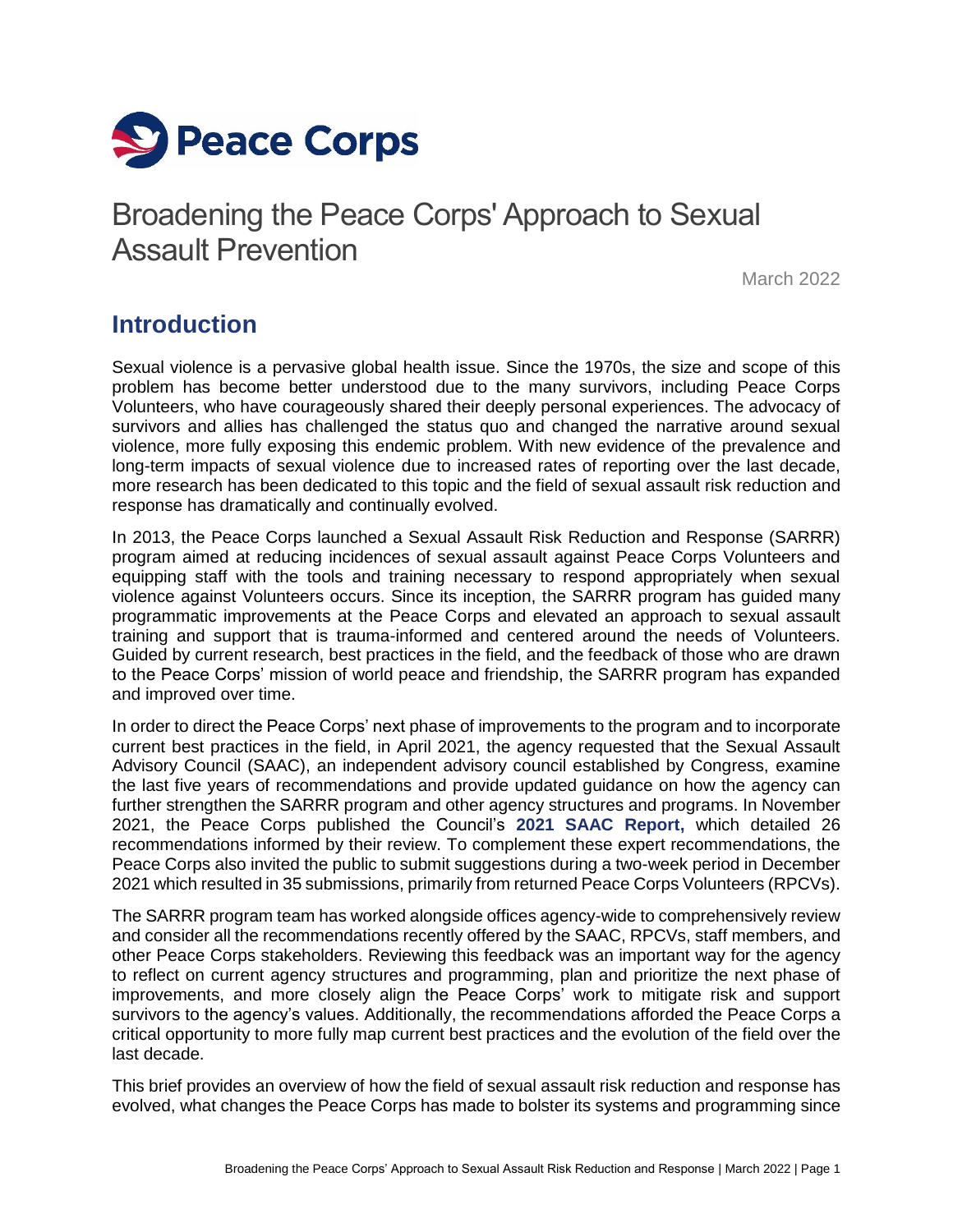the global evacuation of Volunteers in March 2020, and the next steps the agency will take to enhance the SARRR program and to broaden its overall approach to sexual violence mitigation and response in a way that supports the dignity and safety of all persons, both within the Peace Corps and in the many communities where our Volunteers are invited to serve.

## **The Public Health Approach**

Over the last decade, the most notable shift in sexual violence research and best practices has been from a public safety to a public health approach. Traditionally, individuals and organizations engaged in the field of sexual assault, including the Peace Corps, have taken a public safety approach to reducing the risk of sexual violence. This approach has focused on an individual's safety and security and on what behaviors and structures can mitigate this individual's risk of sexual violence. For example, in the context of the Peace Corps, emphasis has been placed on not travelling at night or avoiding certain locations as a way to keep Volunteers safe and reduce victimization. The Peace Corps' SARRR program established a solid foundation for Volunteer safety through risk reduction and mitigation efforts and a standardized response process for when crimes against Volunteers do occur. These safety and security efforts are strongly codified in policy and reinforced through staff and Volunteer training. Volunteer safety has and will always be paramount.

Now, the field of sexual violence research has expanded to include a broad public health lens. According to the Centers for Disease Control and Prevention (CDC), more than one in three women and one in four men have experienced sexual violence involving physical contact during their lifetimes<sup>1</sup>. With sexual violence so pervasive and entrenched worldwide, the CDC and other leading public health organizations now approach this issue with public health theoretical and behavior change models.<sup>2</sup> These models expand beyond the safety and security of individuals and take into account the health, safety, and well-being of entire populations. The public health approach strives to provide the maximum benefit for the largest number of people. Through public health models and practices, large scale societal change can occur. With a public health lens, practitioners consider how context, norms, and social determinants impact behavior, including violent behaviors such as sexual violence.

#### *In order to prevent sexual violence, we must understand and address [risk and](https://www.cdc.gov/violenceprevention/sexualviolence/riskprotectivefactors.html)  [protective factors](https://www.cdc.gov/violenceprevention/sexualviolence/riskprotectivefactors.html) at the individual, relational, community, and societal levels.*

#### *– Centers for Disease Control and Prevention*

The CDC promotes a public health approach that outlines a key step of identifying risks and protective factors as a way to help understand the complex interplay of individual, relationship, social, political, cultural, and environmental factors that influence sexual violence. While the Peace Corps has emphasized protective factors in the SARRR program since its inception – such as community integration and the promotion of gender equity within host communities – a holistic integration of prevention activities through a broad public health model will strengthen the overall program to better support Volunteers and the communities they serve.

 $\overline{a}$ 

<sup>1</sup> CDC, "Violence Prevention: Fast Facts," www. https://www.cdc.gov/violenceprevention/sexualviolence/fastfact.html

<sup>2</sup> CDC, "Violence Prevention: Public Health Approach," www.cdc.gov/violenceprevention/about/publichealthapproach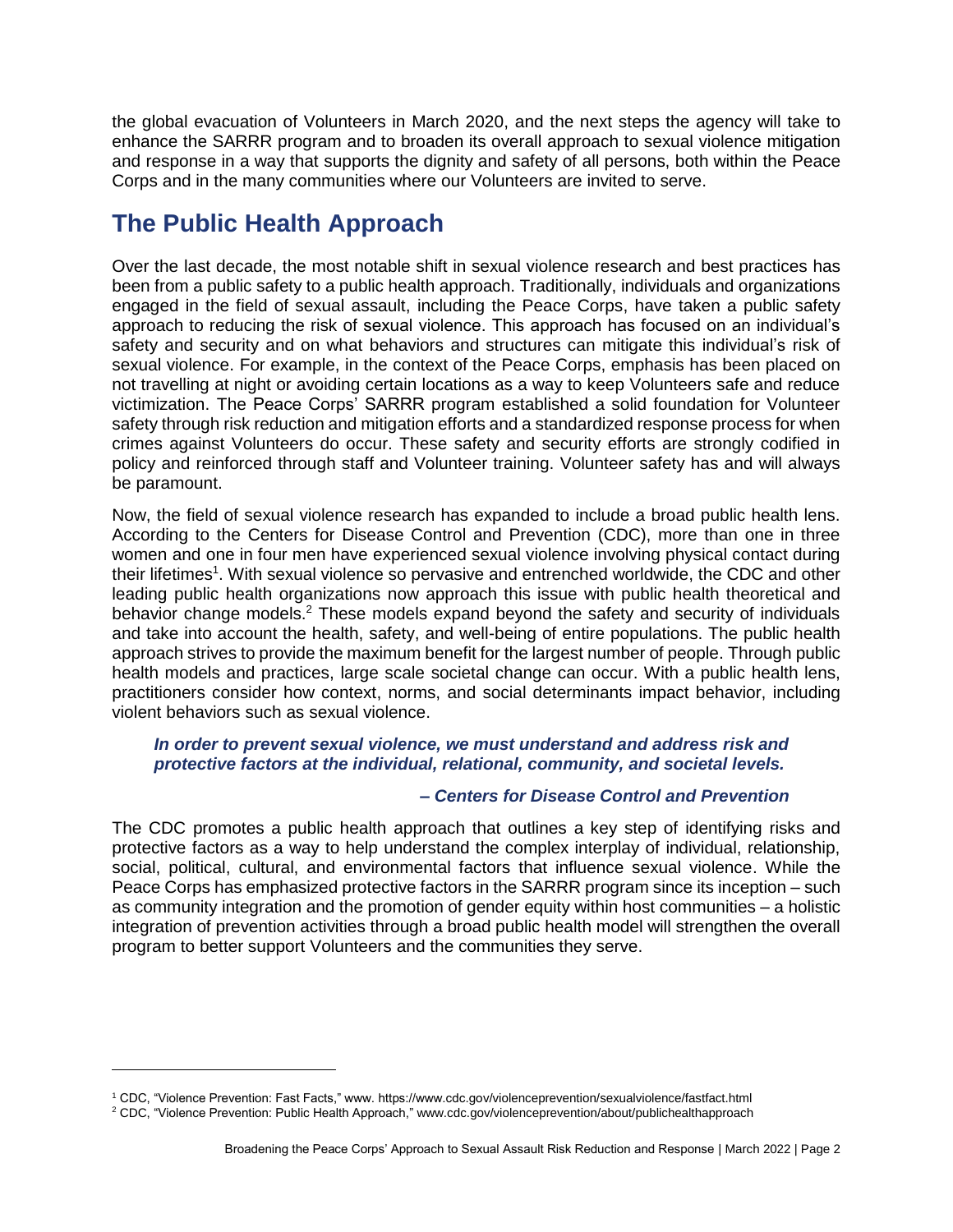#### **A Focus on Prevention**

Key to the public health model is a shift from risk reduction to violence prevention. Prevention can be understood as the work done to stop violence before it occurs. While risk reduction works to reduce victimization, prevention works to reduce the root cause of violence.

While the SARRR program has always incorporated many elements of prevention, the Peace Corps has not previously used this prevention framing and the broader public health approach to tie all aspects of awareness, education, risk reduction, safety measures, and programming together to reduce sexual violence within the Volunteer community and the communities in which Volunteers are invited to serve.

The field of public health prevention defines three levels of intervention for a social or health problem. As defined by the CDC, prevention activities are typically categorized as primary, secondary, or tertiary.<sup>3</sup>

#### Primary Prevention

Approaches that take place *before* sexual violence has occurred to prevent initial perpetration or victimization

Established primary prevention practices of the Peace Corps include:

- Security policies and procedures designed to promote safety and security where Volunteers live and work;
- Regular reviews of crime data for each host country to understand crime trends and develop mitigation measures accordingly;
- Trainings for Volunteers designed to help them navigate the cultural context of their country of service, how to be aware of potential threats, and ways to reduce their risk of experiencing a crime;
- Orientations for host families and counterparts about sexual harassment, sexual assault, and how to support Volunteers; and
- Volunteer-led programs that promote gender equity, healthy relationship norms, and sexual consent.

#### Secondary Prevention

*Immediate responses after* sexual violence has occurred to deal with the short-term consequences of violence

Established secondary prevention practices of the Peace Corps include:

- Designated teams at post, including Peace Corps Medical Officers (PCMOs) who are trained in and provide emergency medical treatment for Volunteers who experience sexual assault;
- Safety planning for the Volunteer; and
- A designated Victim Advocate to accompany the Volunteer through a well-defined, trauma-informed, and confidential reporting and response system.

<sup>3</sup> CDC, "Sexual Violence Prevention: Beginning the Dialogue," https://www.cdc.gov/violenceprevention/pdf/svprevention-a.pdf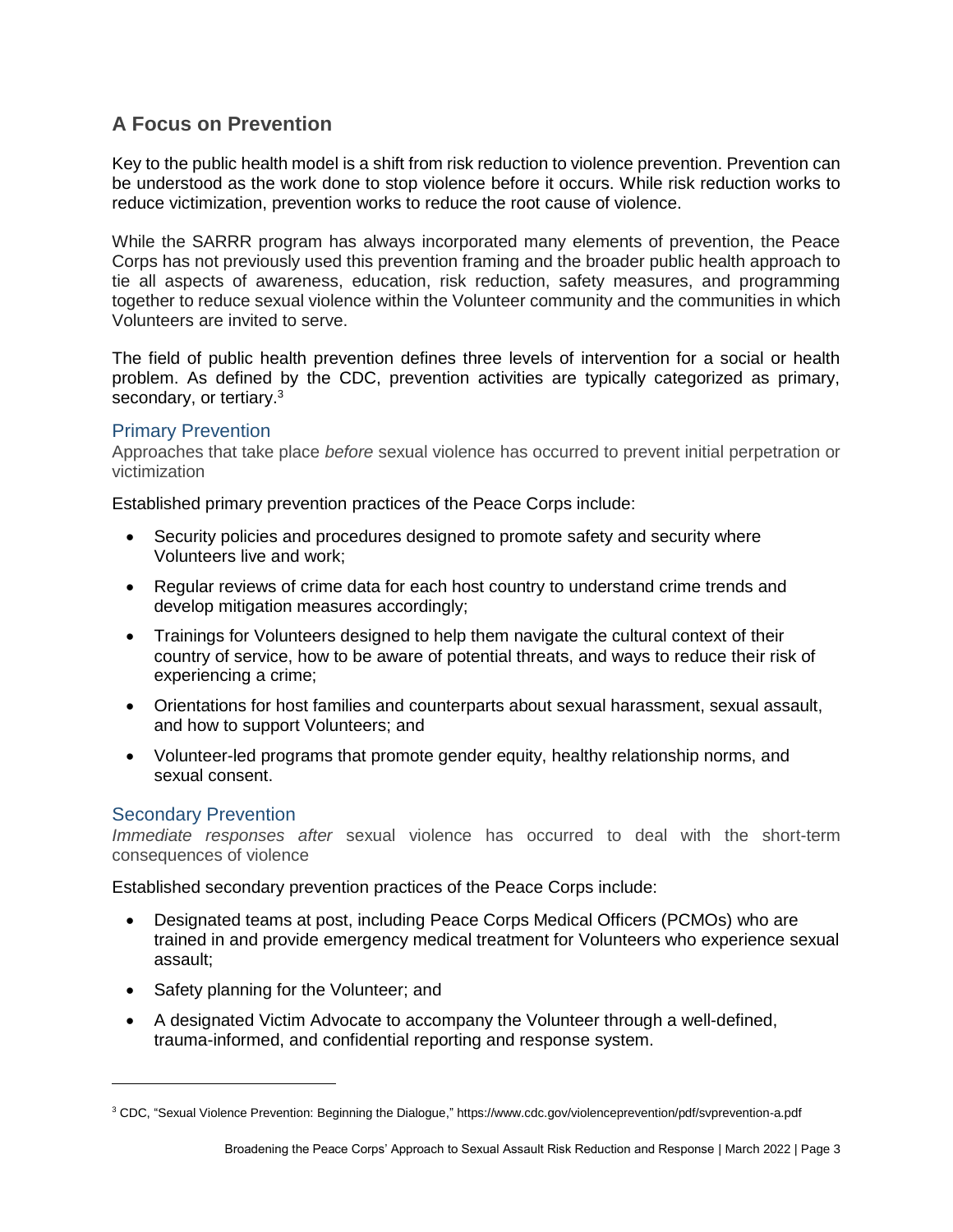#### Tertiary Prevention

*Long-term responses after* sexual violence has occurred to deal with the lasting consequences of violence

Established tertiary prevention practices of the Peace Corps include:

- Mental health services for Volunteers who have experienced sexual violence;
- Legal support for prosecution, if desired by the Volunteer; and
- A peer support network of fellow Volunteers who are trained to assist others in developing healthy coping mechanisms to stress.

## **The Future of the Peace Corps' Work Related to Sexual Assault**

Since the SARRR program was established, the Peace Corps has continually expanded and improved agency-wide structures and programming to better mitigate the risk of sexual assault to Volunteers and to provide a supportive response to Volunteers in situations where sexual violence does occur. This work is adapted to 64 unique country operating environments where the Peace Corps serves. Following the onset of the #MeToo movement, <sup>4</sup> which has encouraged survivors to report the crimes they experience and the implementation of agency policies that bolstered trauma-informed survivor-centered practices and better encouraged survivor reporting, the agency has seen an increase in reports of sexual violence against Volunteers. With more reports, the agency has been able to identify where systems can be further fortified through standardization as well as internal checks and balances to eliminate systemic issues, included those related to human error.

Since the March 2020 global evacuation of Volunteers due to the COVID-19 pandemic, and in preparation to return Volunteers to service, the Peace Corps has made significant investments in this area and has:

- Implemented a new Security Management System (SIMS) to better document, track, and analyze the agency's response to crimes, including sexual assaults. Through SIMS, staff will categorize crimes, record support services provided to Volunteer victims of crime and monitor related criminal proceedings. All regions and offices are required to utilize the system and have been trained to fully leverage its functionality.
- Standardized the process for maintaining and using site history files and information stored in SIMS to require that all safety and security incidents that occur at a Volunteer's site are documented and reviewed prior to future Volunteers being placed at that specific site. In addition, Country Directors will attest that all sites have been reviewed and properly vetted for security incidents.
- Established a post-level case management process that ensures post staff formally review sexual assault cases and identify challenges with documented cases and confirm all appropriate measures are followed. This process will serve as an opportunity for staff to assure Volunteers' needs are met in real time.
- Updated safety and security instructions to bolster host family and counterpart orientations. These updates include expanded guidance around unwanted attention, violence prevention,

<sup>4 #</sup>MeToo Movement[, https://metoomvmt.org/](https://metoomvmt.org/)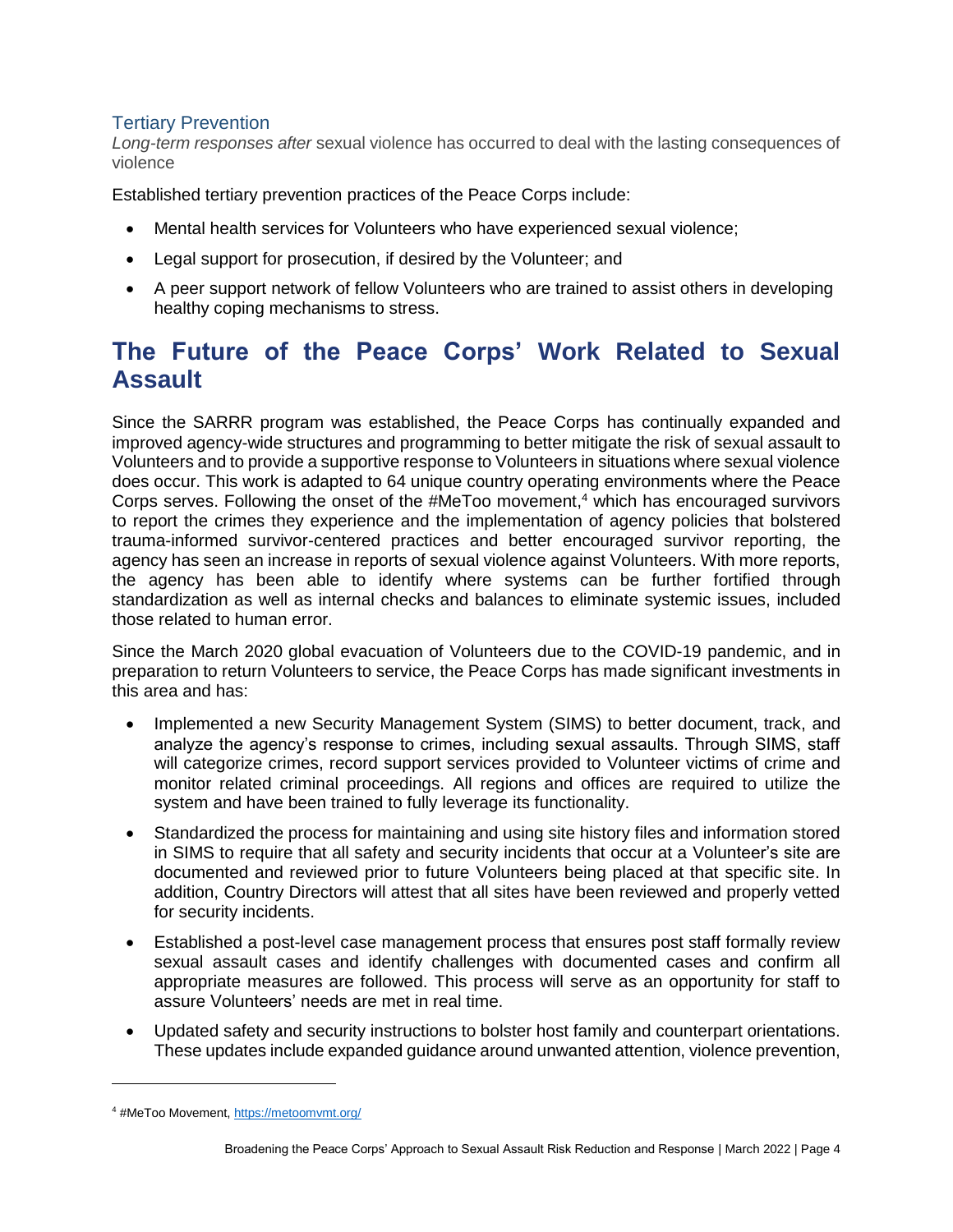and bystander intervention. To ensure procedural compliance, field-based Peace Corps Safety and Security Officers will review all orientations, and incorporate any proposed modifications as requested by posts.

- Improved standardized operating procedures for vetting and selecting host families to ensure that vetting occurs in a systematic and consistently documented manner.
- Published country-specific health, safety, Volunteer satisfaction, and early termination information. Data regarding these topics can be found within each country's webpage on the **[Peace Corps website](https://www.peacecorps.gov/countries/)**. After reviewing this information, invitees will have an opportunity to request consideration for another country placement.
- Created regional and post-level quality assurance positions to oversee the collection, filing, and review of all site management and site history file documents to ensure that systems and processes are followed, all required files are complete and up-to-date, and compliance occurs at all levels across the agency.

#### **The New Approach**

Applying the recommended public health approach to the SARRR program will more explicitly align the program to the Peace Corps' values. Violence, in all its forms, is a direct threat to the agency's mission of promoting world peace and friendship. The Peace Corps is committed to doing its part to stop violence before it occurs – not just for the health, safety, and well-being of Volunteers, but also for the health and safety of individuals in the communities where Peace Corps Volunteers are invited to serve. While risk reduction is extremely important and directly reduces victimization, addressing sexual violence using the public health approach will allow the agency to maximize the potential of coordinated interventions at multiple levels of programming and across all programmatic sectors. As evidenced by current research, this approach is more likely to impact the root causes of violence and have a greater, long-term impact in a community.

The Peace Corps will develop a comprehensive strategy to identify interventions that can be applied to a variety of contexts. The prevention strategy will focus on activities and interventions that are tailored to the communities in which Volunteers serve, and should, over time, lead to a reduction in incidents of sexual violence. This reduction will be achieved through research and analysis of established programming and safety measures of the Peace Corps. By evaluating the impact of these activities on the root causes of violence, the Peace Corps will prioritize and implement the highest impact activities.

#### Immediate Priority Actions

As the agency works to develop a comprehensive sexual assault prevention, risk reduction, and response strategy, the Peace Corps will continue to strengthen the SARRR program through many of the other practical recommendations made by the SAAC and agency's stakeholders. The immediate priority actions of the agency are highlighted in the Figure 1 roadmap along with recent changes made to strengthen the program.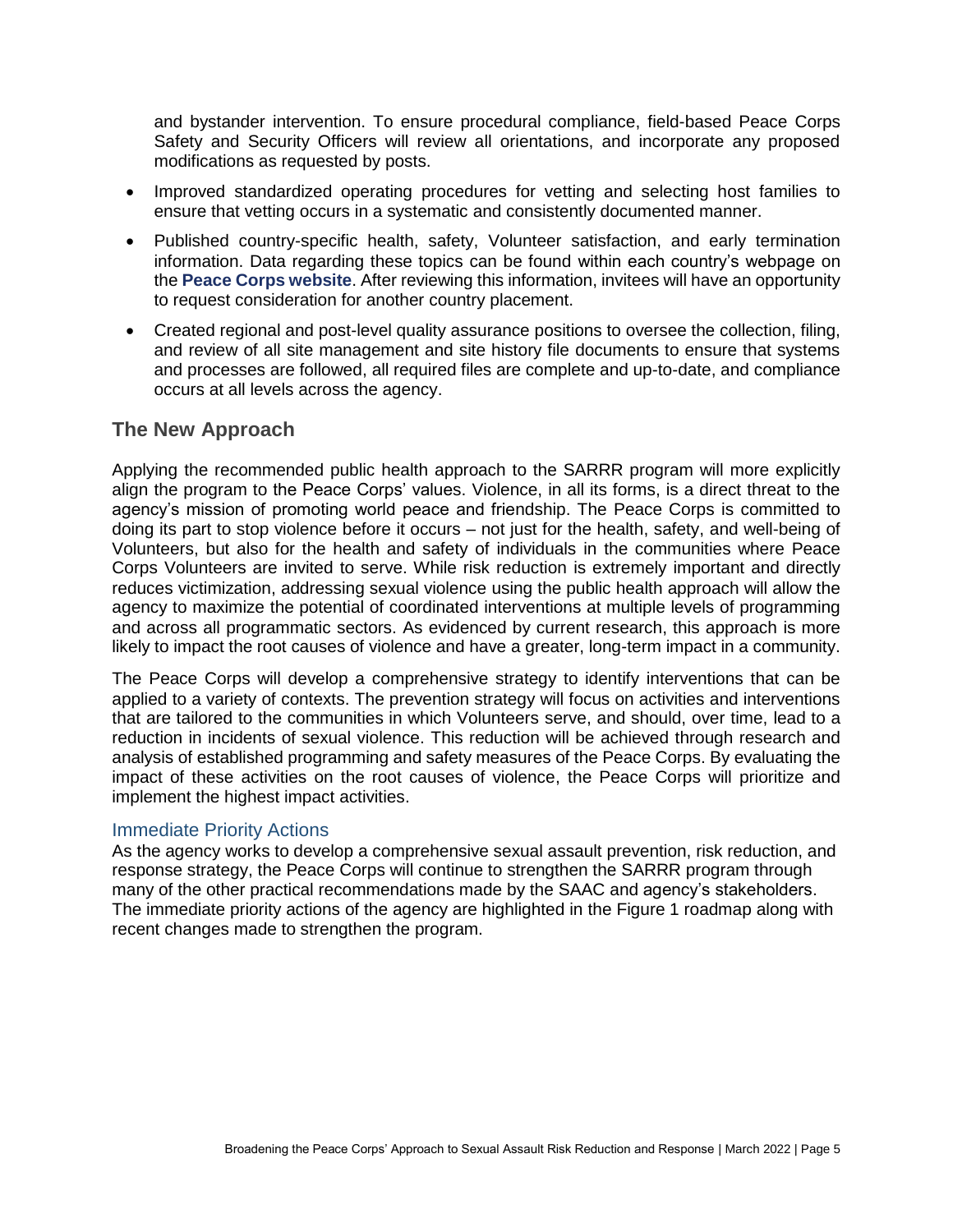# **INVESTING IN SOCIETAL CHANGE**

Our Sexual Assault Risk Reduction and Response (SARRR) program will broaden its approach to sexual assault prevention.



*Figure 1. A Roadmap for Broadening the Peace Corps' Approach to Sexual Assault Prevention*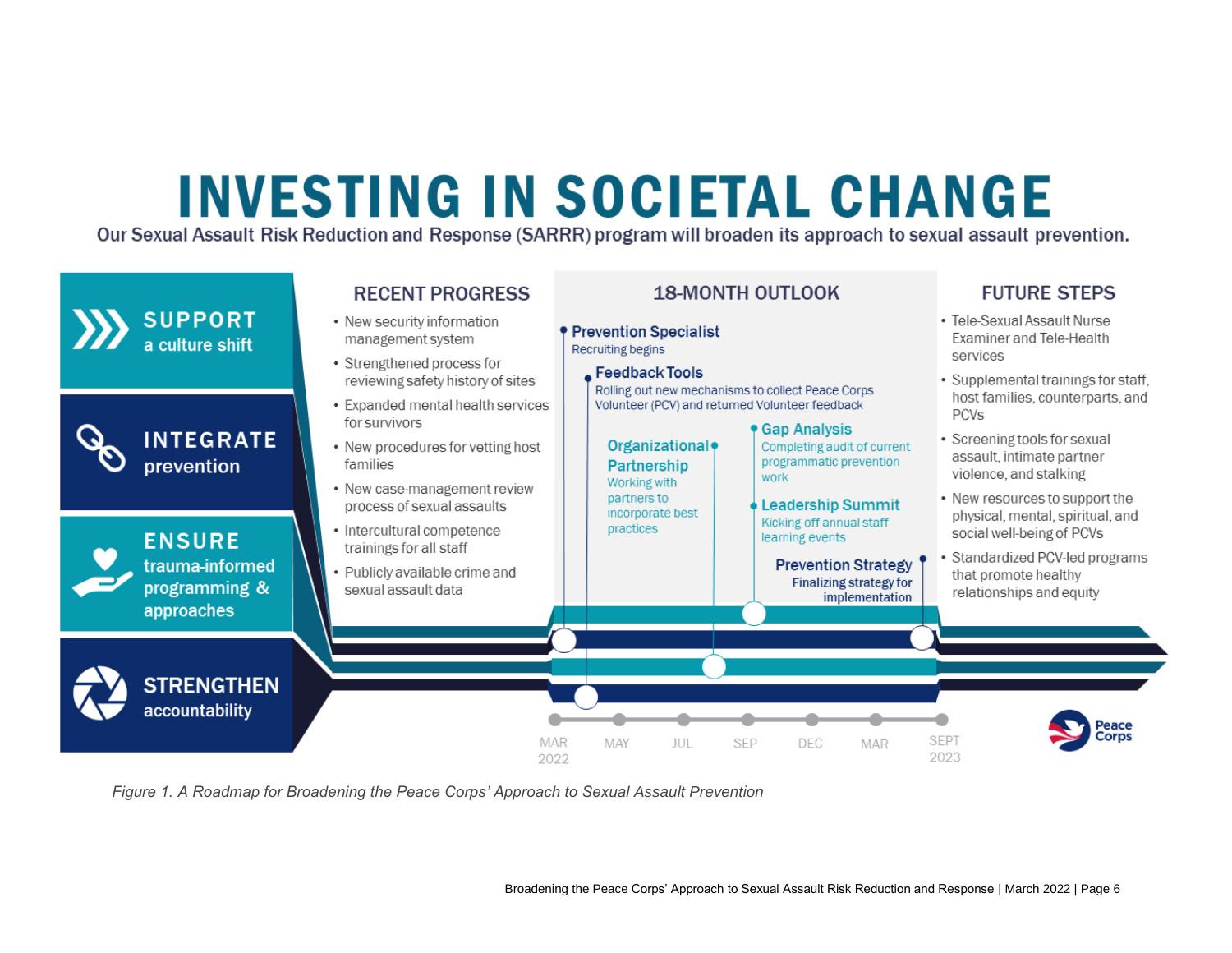The Peace Corps is committed to taking several actions to continuously strengthen the work of the SARRR program and offices agency-wide and to invest in long-term change. These actions include:

- Hiring a Prevention Specialist who will help to develop the formal, comprehensive strategy by evaluating agency-wide activities and applying promising practices and evidence-based research. Recruitment for this position will begin in March 2022.
- Implementing tele-health services, maximizing technology to have virtual, "in-the-moment" health care support for Peace Corps Medical Officers and Volunteers. Tele-health services will be offered consistently with Health Insurance Portability and Accountability Act of 1996 (HIPAA) requirements and all Peace Corps clinicians will be trained by April 2022 in its use.
- Strengthening partnerships with national and international organizations to enhance sexual violence prevention capacity building of Volunteers, staff, and community members and to incorporate best practices into the SARRR program on an ongoing basis. Additional partnerships will be established by August 2022 and the Peace Corps will continue to pursue opportunities for collaboration to align with leading industry practices.
- Conducting a gap analysis to account for the prevention elements already in place at the Peace Corps. An external consultant, in the process of being contracted by the agency, will complete the analysis by September 2022.
- Launching annual SARRR Leadership Summits for Peace Corps staff to share initiatives and best practices, enhance knowledge around trauma-informed approaches, and help guide the strategic direction of the SARRR program as it works toward broadening its approach and adopts a prevention approach. The first of these summits is scheduled for September 2022.
- Enhancing feedback mechanisms to collect Volunteer and RPCV feedback and incorporate this input into Continuous Quality Improvement (CQI) strategies. Initial tools will be rolled out in April 2022 and an updated CQI process will be incorporated into the SARRR Leadership Summit in September 2022.
- Contracting a Tele-Sexual Assault Nurse Examiner (SANE) provider to guide Peace Corps Medical Officers as they conduct exams and complete documentation. The tele-SANE provider will be contracted by October 2022.
- Developing a comprehensive sexual assault prevention and response strategy. With framework provided by the gap analysis to be completed by September 2022, the comprehensive prevention strategy will be finalized and published by September 2023.
- Supplementing training for Peace Corps staff at all levels, with a focus on trauma-informed care. Training to be fully aligned with the comprehensive prevention strategy by the end of September 2024.

In addition to these immediate priority actions, the Peace Corps will work to further improve established training, oversight, and communication mechanisms so that all are being used effectively and consistently and so as to further cultivate accountability and transparency in the SARRR program.

## **Conclusion**

The Peace Corps is committed to broadening our overall lens, bolstering prevention activities, ensuring trauma-informed programming and approaches, and strengthening accountability.